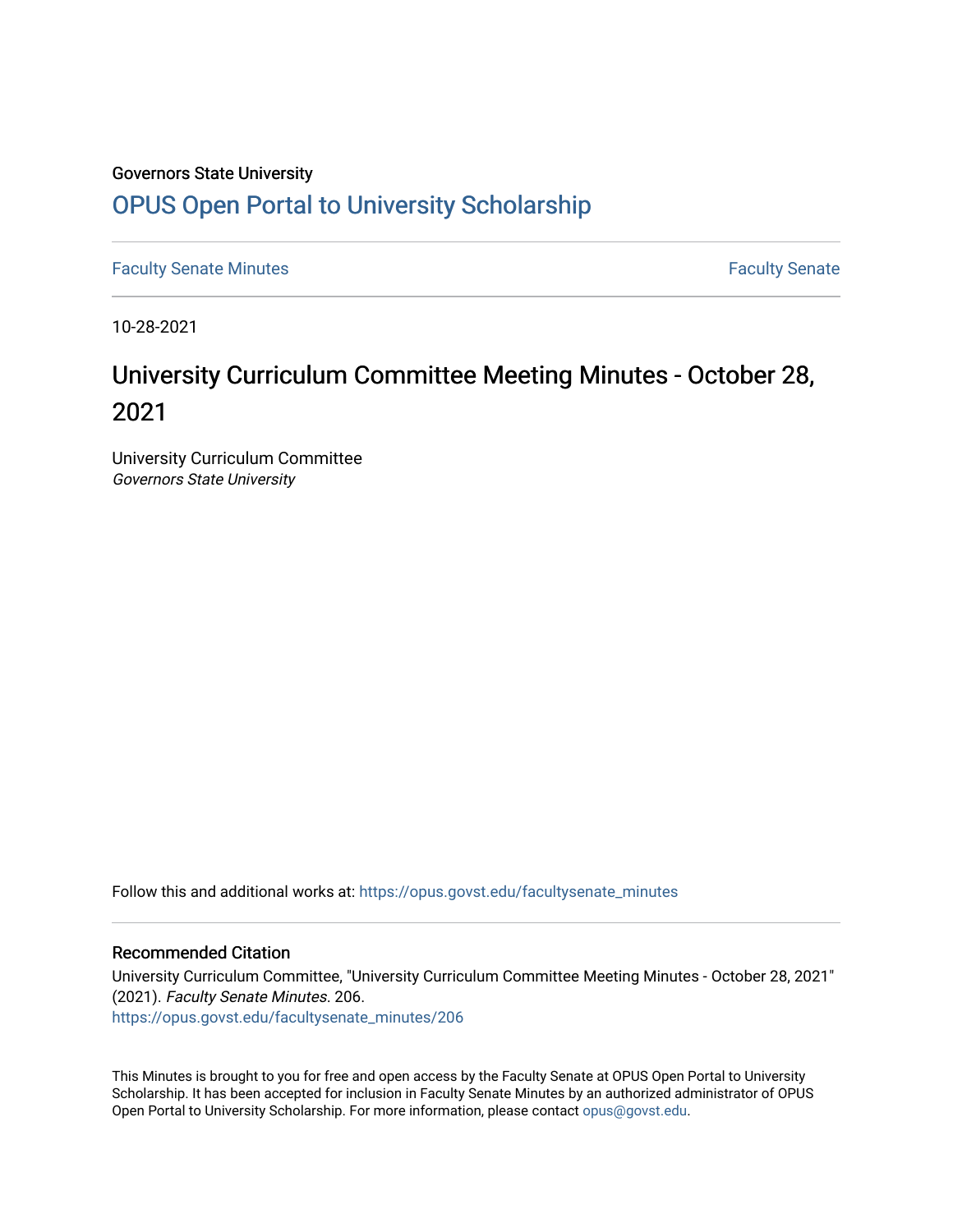#### **Governors State University University Curriculum Committee Meeting Minutes October 28, 2021, 1-3 pm Virtual via Zoom**

**Members present:** Liam Lanigan, Roberta O'Shea, Lisa Pennington, Nafees Qamar, Ujvala Rajadhyaksha, Cynthia Romanowski, Steven Sharp, Andrius Tamulis, Catherine Tymkow, Ellie Walsh

**Members absent:** Katherine Carl, Megan McCaffrey, Uday Shinde

**I. Call to Order: UCC Chair-Catherine 1:01 PM**

#### **II. Review of October 14, 2021 minutes: Approved unanimously**

#### **III. Follow ups: Status updates**

BA Mathematics Teachers Ed- Rejected 10/25/2021 MS Mathematics Teachers Ed- Rejected 10/25/2021 Middle Grades Science – RME Catherine will send email to Mary Carrington and Pam Guimond Middle Grades Mathematics - RME Secondary Biology – RME Catherine will send email to Mary Carrington and Pam Guimond Secondary Mathematics – RME EDUC 7410 – Hybrid; Approved EDCP 2101 – Approved via email 10/25/2021 EDCP 6101 – Approved SPED 2100/6101 (on Google drive) Not reviewed SOCW 8600, 8700 – Approved CJUS 4000 (on Google drive) – Not Approved

## **IV. Programs for Approval**

Certificate in Restorative Justice – RME Minor in Restorative Justice Practice – Annual Listing

## **V. Syllabi for review**

- A. POLS 4110 (on Google drive) Approved
- B. EMED 4400 Approved
- C. EMED 4404 Approved
- D. ENGL 2131 (on Google drive) Approved  $10/25/2021$
- E. OCCT 7805, 7806 New courses (on Google drive) Approved
- F. CJUS 4200 New course F2F & Online Approved
- G. COUN 9330 Not approved, questions
- H. BBED 4525 Approved
- I. BBED 6525 Not approved
- J. EMED 4999 (on Google drive) Not reviewed
- K. PSYC 3840, 4490 (on Google drive) Not reviewed
- L. POLS 4300, 4330 (on Google drive) Not reviewed
- M. ANSO 4400 Not reviewed